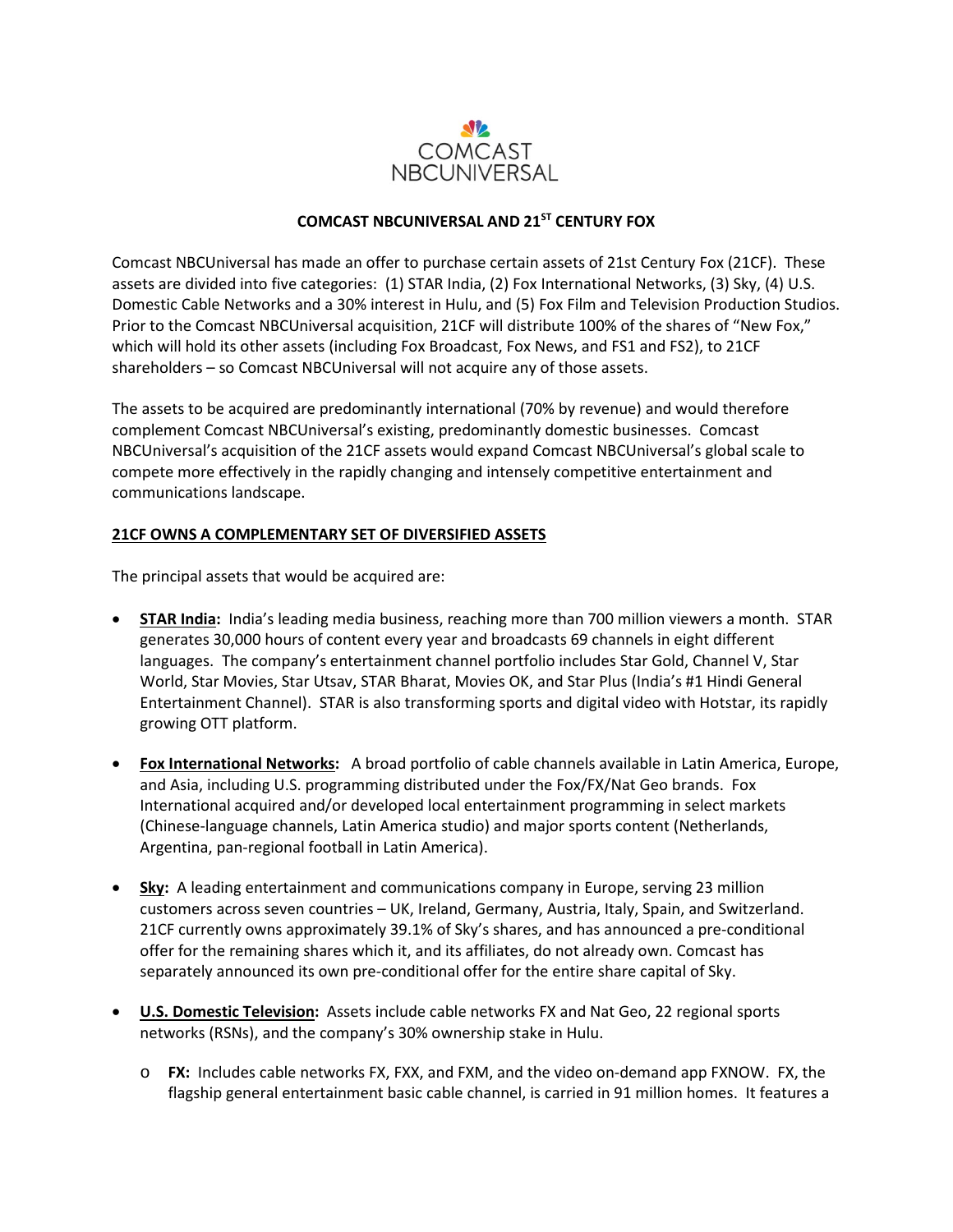roster of critically acclaimed drama and comedy series, like *Atlanta*, *The Americans*, *American Horror Story, It's Always Sunny in Philadelphia, Sons of Anarchy,* and *Fargo*.

- o **Nat Geo:** National Geographic networks form the television and production arm of National Geographic Partners, a joint venture between 21CF and the National Geographic Society that is majority owned by 21CF. The channels include: National Geographic Channel, Nat Geo WILD, and Nat Geo MUNDO. National Geographic Partners also operates the *National Geographic* magazine as well as travel and digital businesses.
- o **RSNs:** 21CF owns, in whole or in part, 22 regional sports networks, which are the local TV homes to 44 MLB, NHL, and NBA teams: FOX Sports Arizona, FOX Sports Carolinas, FOX Sports Detroit, FOX Sports Florida, FOX Sports Indiana, FOX Sports Kansas City, FOX Sports Midwest, FOX Sports New Orleans, FOX Sports North, FOX Sports Ohio, SportsTime Ohio, FOX Sports Oklahoma, FOX Sports San Diego, FOX Sports South, FOX Sports Southwest, FOX Sports Tennessee, FOX Sports West, FOX Sports Wisconsin, FOX Sports Prime Ticket, FOX Sports Southeast, FOX Sports Sun, and the YES Network.
- o **Hulu:** 21CF owns a 30% interest in Hulu, the online video distributor with over 20 million U.S. subscribers.
- **Fox Film and Television Production Studios:** The 21CF film studios finance, develop, produce, distribute, and market motion pictures, as well as television and home entertainment programming. 21CF operates five film studios, among other assets, which produce more than 20 feature films each year and have an expansive library spanning approximately 6,000 films. Fox TV studios produce series for broadcast and cable networks and SVODs, and have a deep library of hit series, including 12+ series with 100+ episodes.
	- o **Twentieth Century Fox Film:** Flagship studio that focuses on all-audience, mainstream productions, like *Avatar*, *Titanic*, *X-Men, and Deadpool*.
	- o **Fox Searchlight:** Studio produces arthouse films, like *The Shape of Water, Three Billboards, The Descendants*, *Best Exotic Marigold Hotel*, and *Slumdog Millionaire*.
	- o **Fox 2000:** Studio produces literary-driven properties, like *The Fault in Our Stars*, *The Devil Wears Prada*, *Marley & Me*, and *Percy Jackson*.
	- o **Blue Sky Studios:** Studio produces award-winning animated films, like the *Ice Age* and *Rio* films.
	- o **Fox International Productions:** Studio produces films focused on local markets around the world.
	- o **Twentieth Century Fox Television Group:** This division produces big-budget, hit shows for broadcast and cable networks and SVODs, like *This Is Us*, *Empire*, *Modern Family,* and *The Simpsons*.
	- o **Endemol Shine Group:** This division produces content for broadcast and cable channels worldwide, like *Big Brother*, *Master Chef*, and *The Voice*. 21CF has a 50% ownership stake, and Apollo Global Management has the remaining 50% ownership stake.